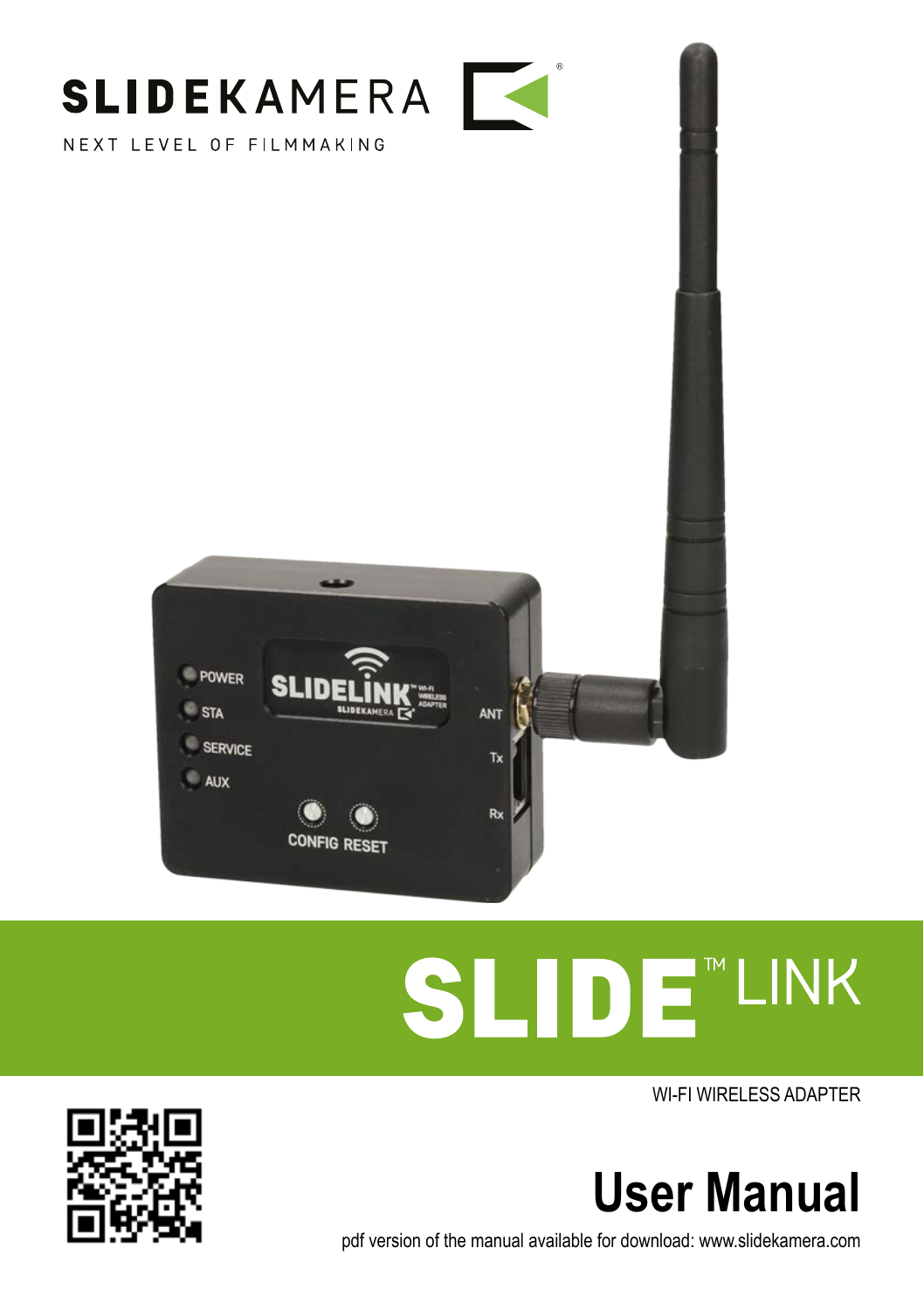On the margins you will find information, which complement the contents of the manual. They are not essential for the correct operation of the device, but you might find them useful.

**TIP** Before you start your work with the **SLIDE LINK** adapter we strongly recommend to read the manual carefully.

> **Please note that using the adapter in a manner inconsistent with the instructions, any unauthorized repair attempts or any kind of modification of the device can cause a damage the manufacturer is not responsible for.**

# **Table of contents**

| 1. Description of the wireless adapter Wi-Fi SLIDE LINK 3          |  |
|--------------------------------------------------------------------|--|
|                                                                    |  |
|                                                                    |  |
|                                                                    |  |
|                                                                    |  |
|                                                                    |  |
|                                                                    |  |
|                                                                    |  |
| 4.3. System based on an existing Wi-Fi network  5                  |  |
|                                                                    |  |
| 6. EasyConfig - configuration of the SLIDE LINK adapter  6         |  |
| 6.1. Opening the EasyConfig site - configuration mode  6           |  |
| 6.2. Opening the EasyConfig site without the configuration mode. 7 |  |
| 6.3. Configuration of the SLIDE LINK adapter by EasyConfig site. 8 |  |
|                                                                    |  |
| 7.1. Changing the Wi-Fi channel of an adapter in AP mode 8         |  |
|                                                                    |  |
|                                                                    |  |
|                                                                    |  |
|                                                                    |  |
|                                                                    |  |
|                                                                    |  |

#### **Slidekamera ®**

High Engineering Technology CNC s.c. Sebastian Pawelec Karol Mikulski Glina 45 82-522 Sadlinki VAT Identification Number: 581-188-33-32

Slidekamera Office 80-175 Gdańsk (Poland) ul. Kartuska 386

tel./fax (+48) 58 710 41 04 e-mail: biuro@slidekamera.com www.slidekamera.com

**SLIDE**<sup>"LINK</sup>

**SLIDEKAMERA**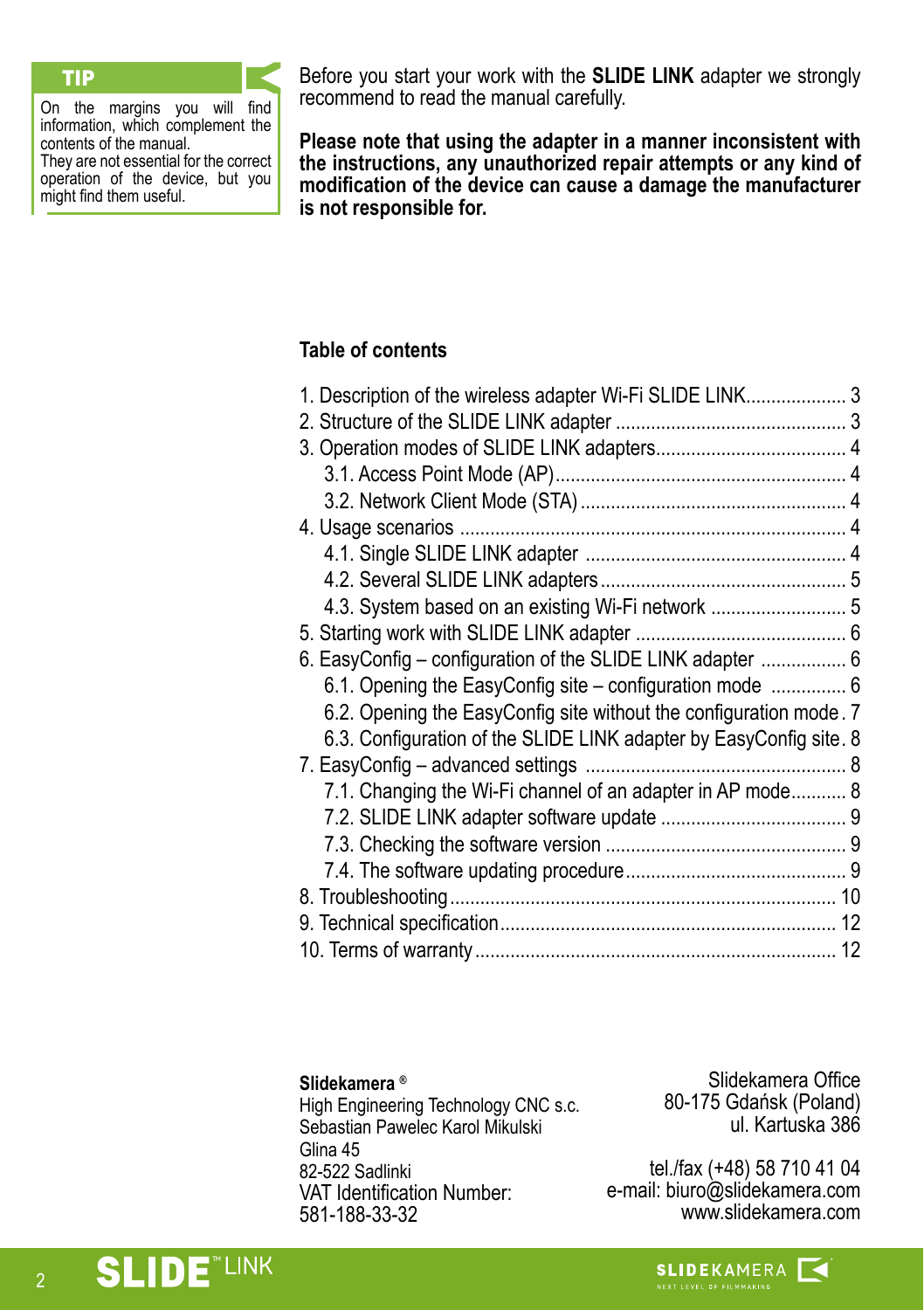# <span id="page-2-0"></span>**1. Description of the wireless adapter Wi-Fi SLIDE LINK**

 The **SLIDE LINK** Wi-Fi adapter enables the remote control of the devices of the **SLIDEKAMERA** system via the **Slideye PRO** application (available for iOS and Android tablets) and **SLIDEKAMERA** drivers, equipped with Wi-Fi connection.

 A single **SLIDE LINK** is sufficient for controlling the whole system, regardless of the number of devices. In order to increase the freedom of movement of the system it is possible to use a bigger number of adapters.

# **2. Structure of the SLIDE LINK adapter**

# **Sockets:**

- [1] **HET-BUS** socket for connecting the **SLIDEKAMERA** device
- [2] antenna socket

# **LEDS:**

- [3] **TX** it signals the transfer of data to device, connected to the **HET-BUS** socket
- [4] **RX** it signals the receipt of data from device, connected to **HET-BUS** socket<br>**POWER** – it signals the power supply of **SLIDE LINK** adapter
- [5] **POWER** it signals the power supply of **SLIDE LINK** adapter
- [6] **STA** steady light signals operation in wireless network client mode (**STA**) and blinking light – connecting to this network; in access point mode (**AP**) the LED is off.
- [7] **SERVICE** it signals that the **SLIDE LINK** adapter is in service mode; it should not occur during normal operation
- [8] **AUX** service diagnostics LED, without informative function for the User.

# **Keys:**

- **RESET** pressing restarts the adapter
- [10] **CONFIG** holding down for more than 30 s activates configuration mode

#### **Mechanical fixings:**

- [11] Mounting holes with 1/4" thread for adapter mounting
- [12] Mounting holes for screwing the V-mount adapter
- [13] Magnets, enabling magnetic mounting





1

3 4

**ANT** 

10

**CONFIG RESET** 

5 POWER 6 7  $\overline{R}$ 

 $\overline{\phantom{a}}$  STA

SERVICE AUX

11

2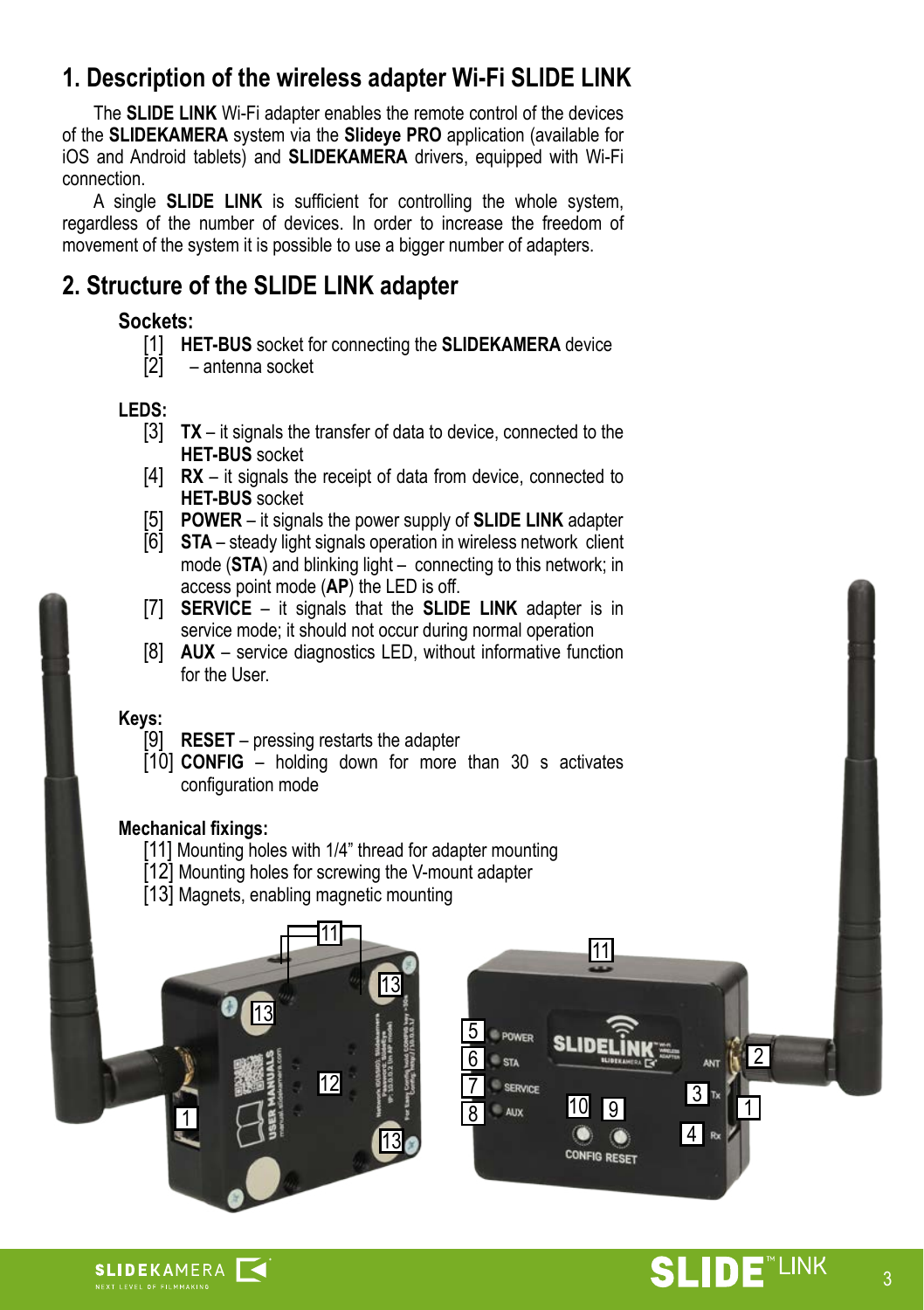# <span id="page-3-0"></span>**3. Operation modes of SLIDE LINK adapters**

 The **SLIDE LINK** adapter can operate in one of two modes: Acces Point mode (Access Point - **AP**) or Network Client mode (Station - **STA**).

# **3.1. Access Point Mode (AP)**

 There is no need for Wi-Fi network in the **SLIDEKAMERA** device work area when choosing this mode. The **SLIDE LINK** adapter establishes such a network and other devices connect to it: tablets with **Slideye PRO** control application and other **SLIDE LINK** adapters.

 The established network is designed exclusively for the **SLIDEKAMERA** system and is not meant for use by other devices. It minimizes the load on the network and ensures a bigger reliability of communication and operation of the **SLIDEKAMERA** system devices.

# **3.2. Network Client Mode (STA)**

 In this mode the **SLIDE LINK** adapter does not establish its own network but connects to the already existing network, e.g. the existing local network or the second **SLIDE LINK** adapter, which works in the **AP** mode.

Immediately after connecting to the power supply the **SLIDE LINK** adapter will start connecting to the network it was configured to work with. It will be signaled by blue blinking **STA LED**. The connection with this network will be signaled with a steady light of the **STA LED**.

From this point the adapter is ready for work.

# **4. Usage scenarios**

# **4.1. Single SLIDE LINK adapter**

 If only one **SLIDE LINK** adapter is available, an Access Point mode (**AP**) configuration is recommended. It is a default setting and the **SLIDE LINK** is factory configured to operate in this mode.

 The adapter in the **AP** mode establishes a default network named "Slidekamera" with an access password, provided on the bottom of the device. These settings may be changed on the configuration tab of the device.





You will find information on how to configure the device in the STA mode in section 6.

4

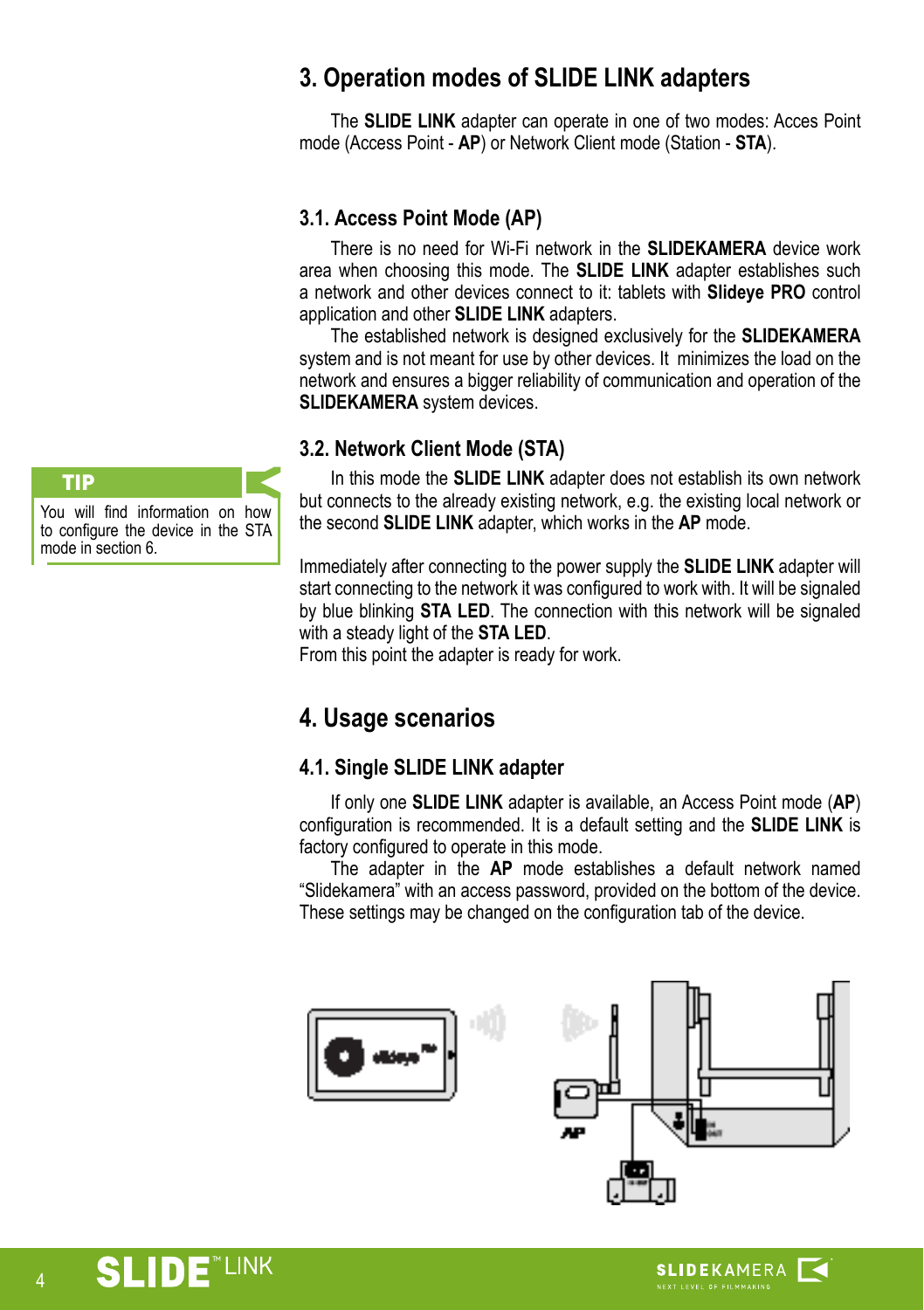# <span id="page-4-0"></span>**4.2. Several SLIDE LINK adapters**

 When connecting a number of **SLIDE LINK** adapters together you can eliminate cable connections of the elements with relative movement, achieve a freer motion and avoid an accidental damage of the cable, e.g. between the slider and head.

 Multiple **SLIDEKAMERA** devices, located in large distances from each other, can be combined together into one system by connecting to several **SLIDE LINK** adapters.

 In case of using several **SLIDE LINK** adapters, which are not working in the existing Wi-Fi network, one of them has to operate in the **AP** mode and the rest in the STA mode. Only one **SLIDE LINK** adapter in the **AP** mode can work in the network. Otherwise the **SLIDE LINK** adapters in the **AP** mode will not communicate with each other.



#### **4.3. System based on an existing Wi-Fi network**

**SLIDEKAMERA** 

 All **SLIDE LINK** adapters operating in the **SLIDEKAMERA** system may use the local Wi-Fi network. In order to set up such a configuration all the **SLIDE LINK** adapters have to be configured in the **STA** mode.

 The communication of all the devices in the system will be enabled only if all the **SLIDE LINK** adapters are connected to one and the same Wi-Fi network. It can be any network, which is working in the area where the **SLIDEKAMERA** system is supposed to work.



when the system's devices are located within large distance from each other and the existing network provides a strong signal in the whole area where the **SLIDEKAMERA** system's devices are located.

It is advised to use the existing Wi-Fi network, when the system contains a large number of **SLIDEKA-MERA** devices (over 8).



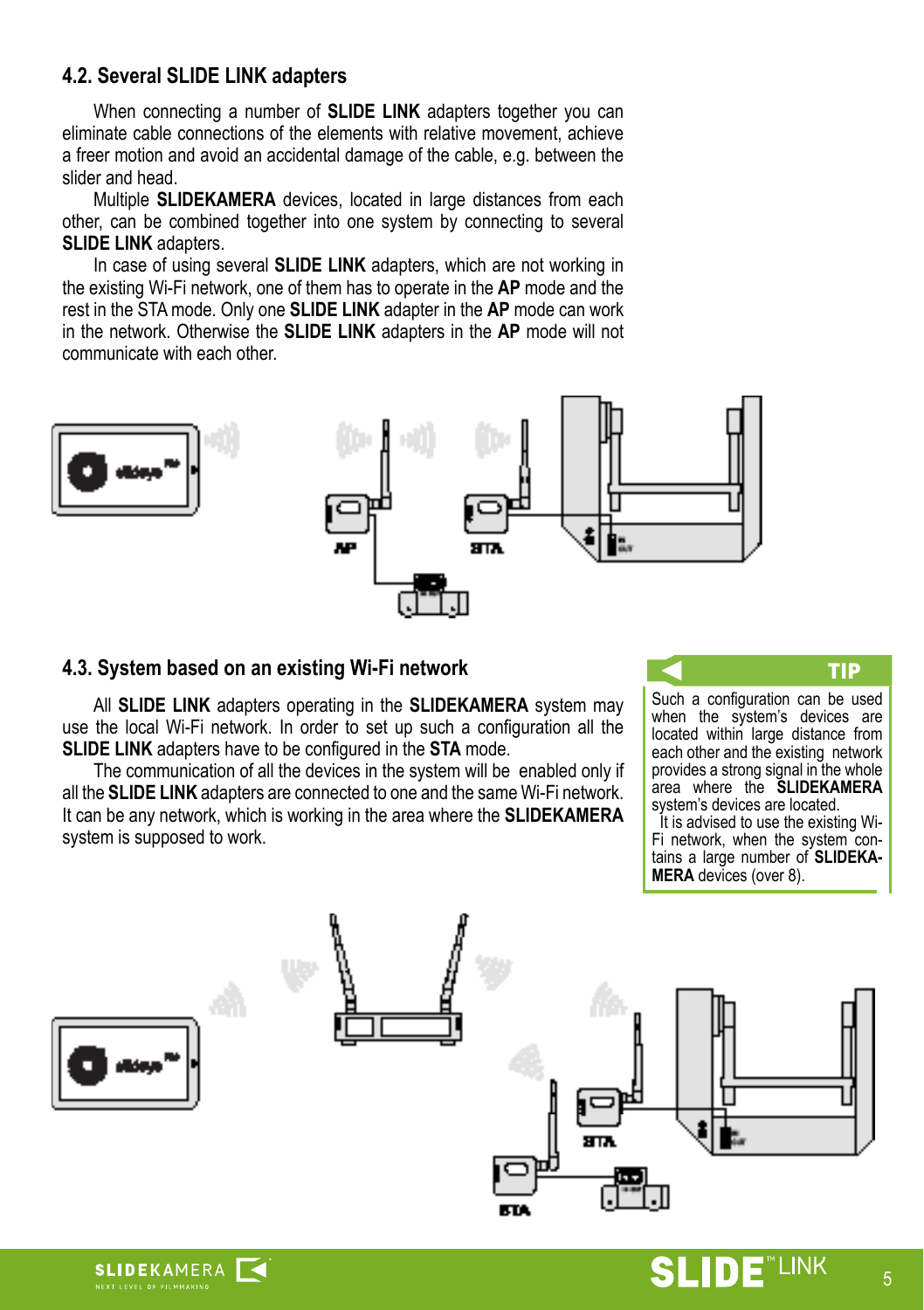#### <span id="page-5-0"></span>TIP

The **SLIDE LINK** adapter is ready for work immediately after unpacking.

#### TIP

In the AP mode the SLIDE LINK adapter establishes a default network called .Slidekamera" with an access password, provided on the bottom of the device. These settings may be changed in the configuration tab of the device.

# **5. Starting work with SLIDE LINK adapter**

In order to start work of the **SLIDE LINK** adapter with the **SLIDEKAMERA** device system it is necessary:

- To connect the **SLIDE LINK** adapter with the provided cable to the IN input of the any chosen device,
- To connect the next device (it there is any) by connecting its IN input with the OUT input of the previous device,
- To connect the devices to the power supply: connect them to a battery or power supply unit; the **SLIDE LINK** adapter does not require separate power supply – it is powered by the device to which it is connected.
- To connect the tablet with the Wi-Fi network:

#### **SLIDE LINK in the AP mode Connection based on an existing Wi-Fi network**

Connect the tablet with the network, established by the **SLIDE LINK** adapter

Connect the tablet with the network to which the **SLIDE LINK** adapter is connected.

- Launch the **Slideye PRO** control application on the tablet. Press the "DETECT DEVICES" key on the main screen; the connected devices will be detected.
- In the **Slideye PRO** application press the key "MODES" and select the desired mode.

From that moment you can control the device or the whole system, to which the **SLIDE LINK** adapter was connected, with the **Slideye PRO** application.

If instead of the tablet with the **Slideye PRO** application you are using the **SLIDEKAMERA** hardware controller equipped in Wi-Fi connection, you need to connect it accordingly to the included instruction manual.

# **6. EasyConfig – configuration of the SLIDE LINK adapter**

The **SLIDE LINK** adapter can be configured by the integrated **EasyConfig** site. It enables to change the operation mode of the adapter, the name of the network and the password, as well as the advanced settings. With the **EasyConfig** site you can also acquire information on the present software version and the serial number of the device.

The website can be accessed in two ways: via the device's configuration mode or without it. For the second way you will need the **SLIDE LINK** adapter's IP address.

# **6.1. Opening the EasyConfig site – configuration mode**

- Press and hold for more than 30 s the CONFIG button on the **SLIDE LINK**  adapter,
- Using a tablet, smartphone or a computer find the EasySlidekameraConfig network and connect to it. This network does not require a password.
- Open an Internet browser and go to http://10.0.0.1
- The browser will display the **EasyConfig** site.

Subjectively perceived lapse of time can differ from the actual – it is worth to use a stopwatch for measuring 30



6

s.

TIP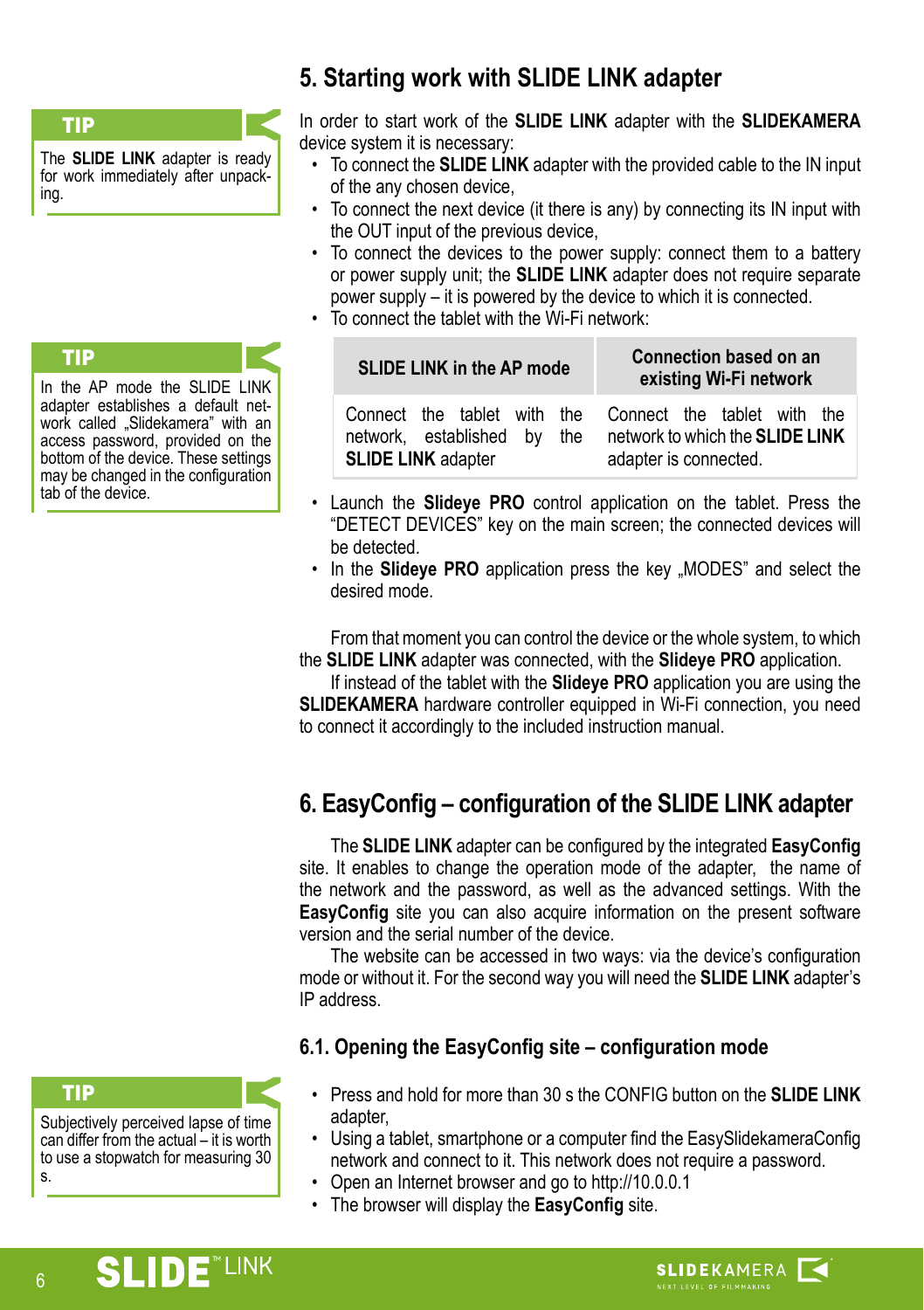# <span id="page-6-0"></span>**6.2. Opening the EasyConfig site without the configuration mode**

In order to enter the **EasyConfig** configuration site you do not have to switch the adapter to configuration mode.

To open it you just have to enter the IP address of the **SLIDE LINK** adapter into the Internet browser of the tablet, smartphone or computer, connected to the same Wi-Fi network.

If the adapter is in the **AP** mode, its IP is 10.0.0.2. In the **STA** mode the IP address may be various.

It can be determined in the **Slideye PRO** application on a tablet, connected to the **SLIDE LINK** adapter. On the main screen ("DASHBOARD") you need to press the settings key [1].

Then you need to choose any device connected to the **SLIDE LINK** adapter [2].



| <b>PREFERENCES</b>       |                                                                       | $\Psi$ <b>Q</b> 14:58 |
|--------------------------|-----------------------------------------------------------------------|-----------------------|
|                          |                                                                       |                       |
| MORO                     | Devices.                                                              |                       |
| RAL SETTINGS             | Search for new devices                                                |                       |
| devices                  |                                                                       |                       |
|                          | Calibrate all devices                                                 |                       |
| ,                        | Calibrate to change ranges of devices                                 |                       |
| $\overline{2}$<br>AD PAN |                                                                       |                       |
|                          | Connectivity                                                          |                       |
|                          | Configure Slidekamera Wt-Fi module                                    |                       |
|                          | Connection notification                                               |                       |
|                          | Turn on notification about connection state                           |                       |
|                          | Application settings                                                  |                       |
|                          | <b>Demo Made</b>                                                      |                       |
|                          | Allows to detect thermy devices to test some of application features. |                       |
|                          | <b>Send feedback</b>                                                  |                       |
|                          | Version                                                               |                       |
|                          | 111 IBune 101                                                         |                       |
|                          |                                                                       |                       |
|                          |                                                                       |                       |
|                          |                                                                       |                       |
|                          |                                                                       |                       |

A site with its technical parameters will open, including the **SLIDE LINK** adapter' IP address, to which the device is connected [3].

You just need to click it in order to open the Internet browser's window with the configuration website.



If a tablet with the **Slideye PRO** application is not used for controlling the **SLIDEKAMERA** system, but a hardware controller with Wi-Fi connection, then it is necessary to check in the instruction manual of the controller whether it will help to determine the IP address of the connected devices.

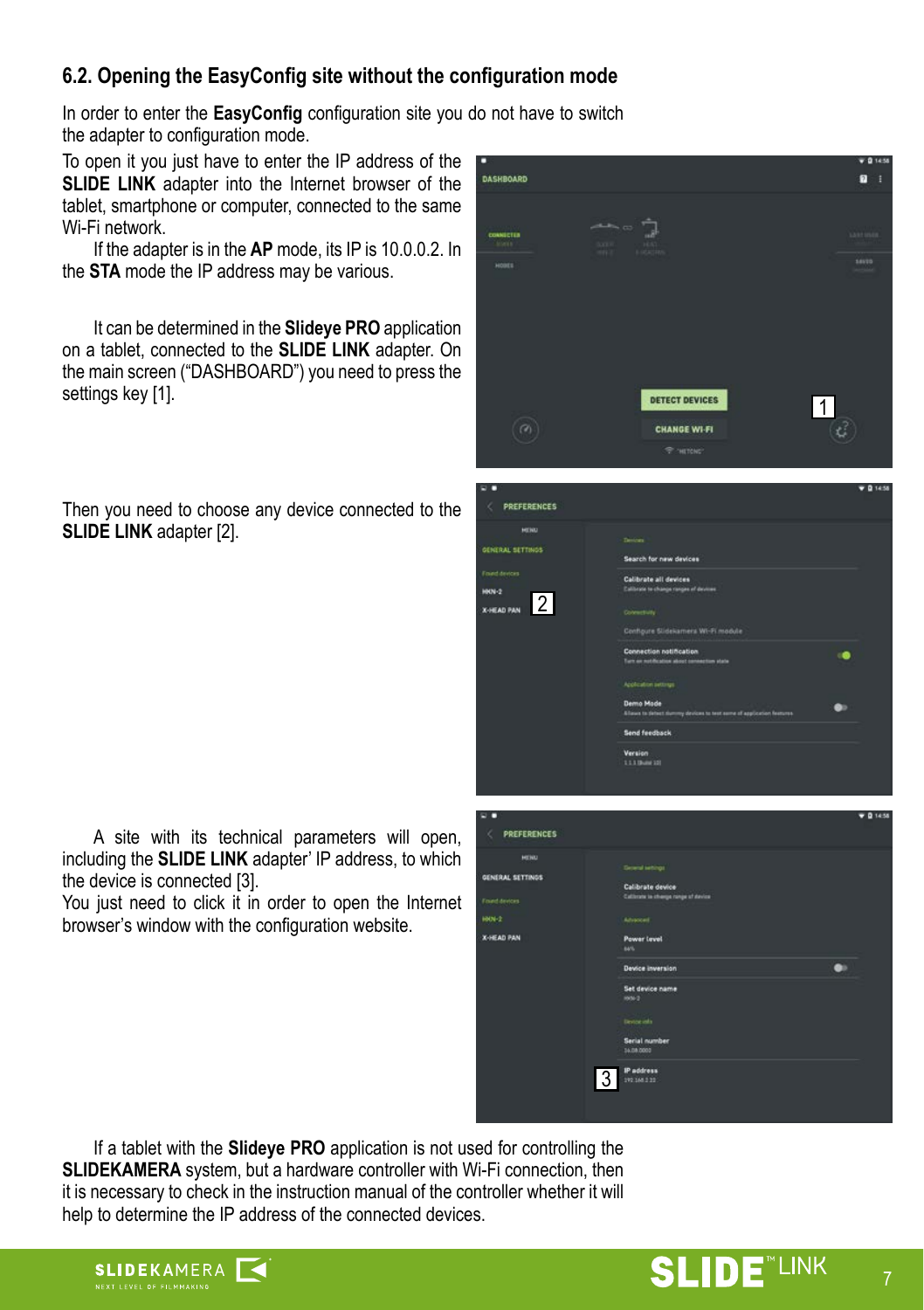<span id="page-7-0"></span>The information on AP and STA modes can be found in section 4 p. 4. TIP

# **6.3. Configuration of the SLIDE LINK adapter by EasyConfig site**

You may configure the **SLIDE LINK** adapter with the EasyConfig site as a Access Point (**AP**) or Network Client (**STA**):

- Choose the desired operational mode, checking the appropriate box: **AP** [1] or **STA** [2],
- Provide the parameters of the Wi-Fi network:



If for some reason the configuration is not proper or you made a mistake while making the settings – repeat the configuration.

TIP

TIP

The knowledge of the advanced possibilities is not necessary to use the options, given by the **SLIDE LINK**  adapter. In some cases, though, it may be helpful.

#### TIP

Changing the Wi-Fi channel makes sense only when the **SLIDE LINK**  adapter works in **AP** mode. In the **STA** mode the adapter must work on a channel set by the net-

work, to which the adapter is connected. For that reason manual change of the Wi-Fi channel in **STA** mode is impossible.

- Save the configuration by pressing the "Save configuration" button [7],
- The **SLIDE LINK** adapter will restart in the new configuration.

# **7. EasyConfig – advanced settings**

To go to advanced settings you have to go to the SLIDE LINK adapter's configuration site, entering the address http://<adres\_IP>/advanced.htm. e.g: http://10.0.0.2/advanced.htm.

# **7.1. Changing the Wi-Fi channel of an adapter in AP mode**

There are places where there are many Wi-Fi networks available. Sometimes on the same channel there can be several other networks operating and they will disturb the operation of the **SLIDE LINK** adapter. In such case it is worth checking which Wi-Fi are the least burdened by other networks and manually choose the best channel.

In order to check this you may use any third party application for mobile phones.

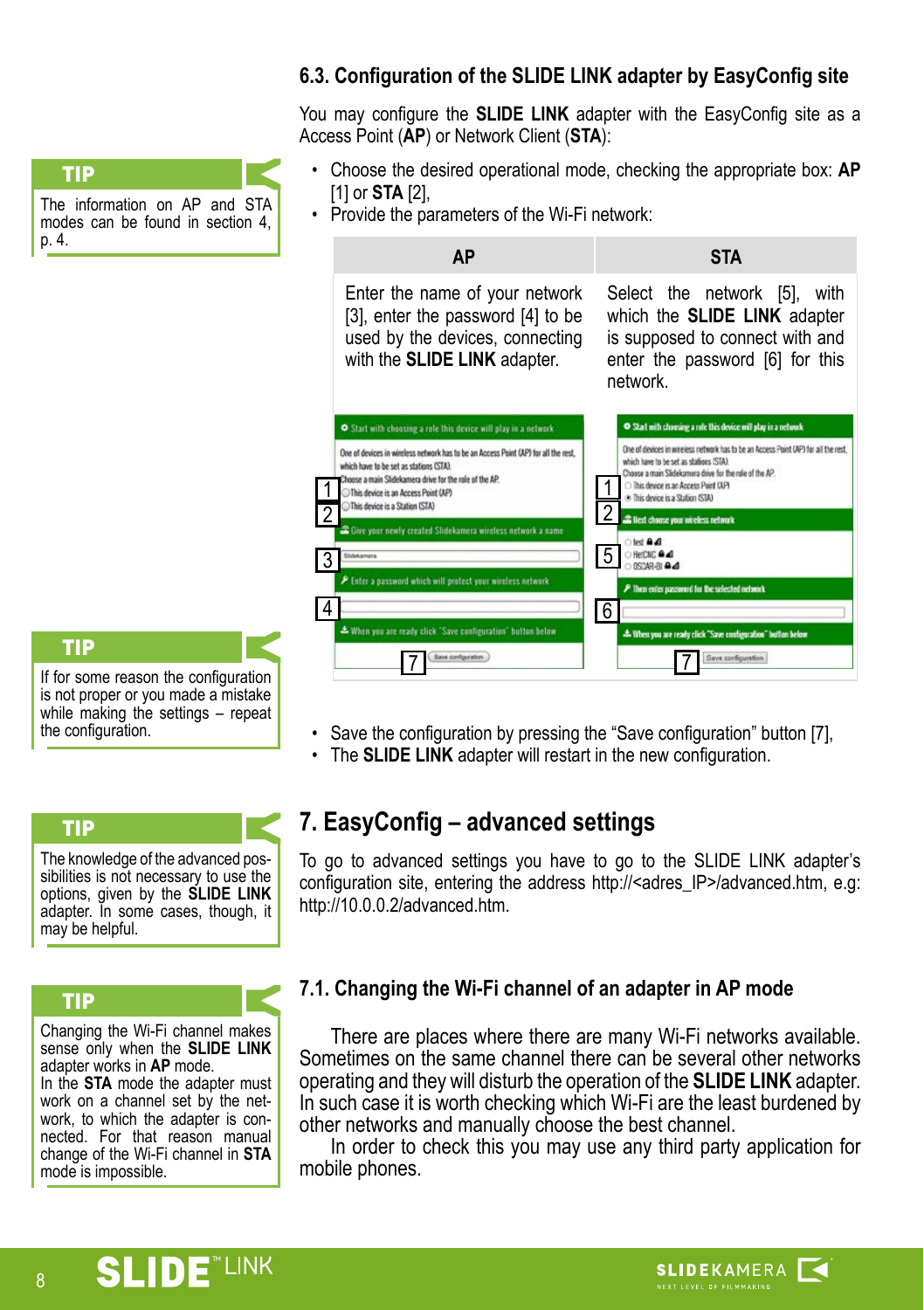<span id="page-8-0"></span>On the website http://<adres IP>/advanced.htm choose from a drop-down list [1] the desired Wi-Fi channel by clicking the key "Save changes" [2].

The **SLIDE LINK** adapter will restart and take up work on a new channel.

#### **7.2. SLIDE LINK adapter software update**

**SLIDEKAMERA** cares for the quality of its products and the comfort if their usage, that is why it is sometimes necessary to update the **SLIDE LINK** software.

The software update may introduce functional improvement and correct the discovered errors. Therefore it is worth checking the software versions of the used **SLIDE LINK** adapter and get acquainted with the description of the changes in the newest version (available with the software) and update the software, if necessary.

The **SLIDE LINK** adapter allows for an independent update of the firmware and the **EasyConfig** configuration site. The version numbers of the currently installed firmware and the **EasyConfig** website are vice's serial number, which may be useful in case, when the **SLIDEKA-MERA** technical support helps the User with solving problems with the SLIDE LINK adapter.

#### **7.3. Checking the software version**

When you need to check the software version of the **SLIDE LINK**  adapter, just open the **EasyConfig** configuration site. At the bottom, in consecutive lines, you will find numbers of the version of the integrated software, the **EasyConfig** site/page and the device's serial number.

# **7.4. The software updating procedure**

• Download the proper update file:

**SLIDEKAMERA** 

| <b>EasyConfig</b>         | firmware                    |
|---------------------------|-----------------------------|
| File with IMG extension   | File with IMZ extension     |
| (e.g. website-skec54.img) | (e.g. i2128d811d04BCOM.IMZ) |

- Initiate the configuration mode of SLIDE LINK adapter,
- Open the http://10.0.0.1/update.htm website in the browser of your tablet/computer (if you know the address of the SLIDE LINK adapter's IP, you may open the website http://<adres\_IP>/update.htm without proceeding to the configuration mode).



TIP First learn all the steps of the pro-

cedure and don't start updating any software if you have any doubts. An incorrectly carried out software update can lead to the incorrect operation of the device or its damage.

TIP You will find more information on the device's configuration and proceeding to the configuration mode in section 6, p. 6.

#### **LINK** 11) E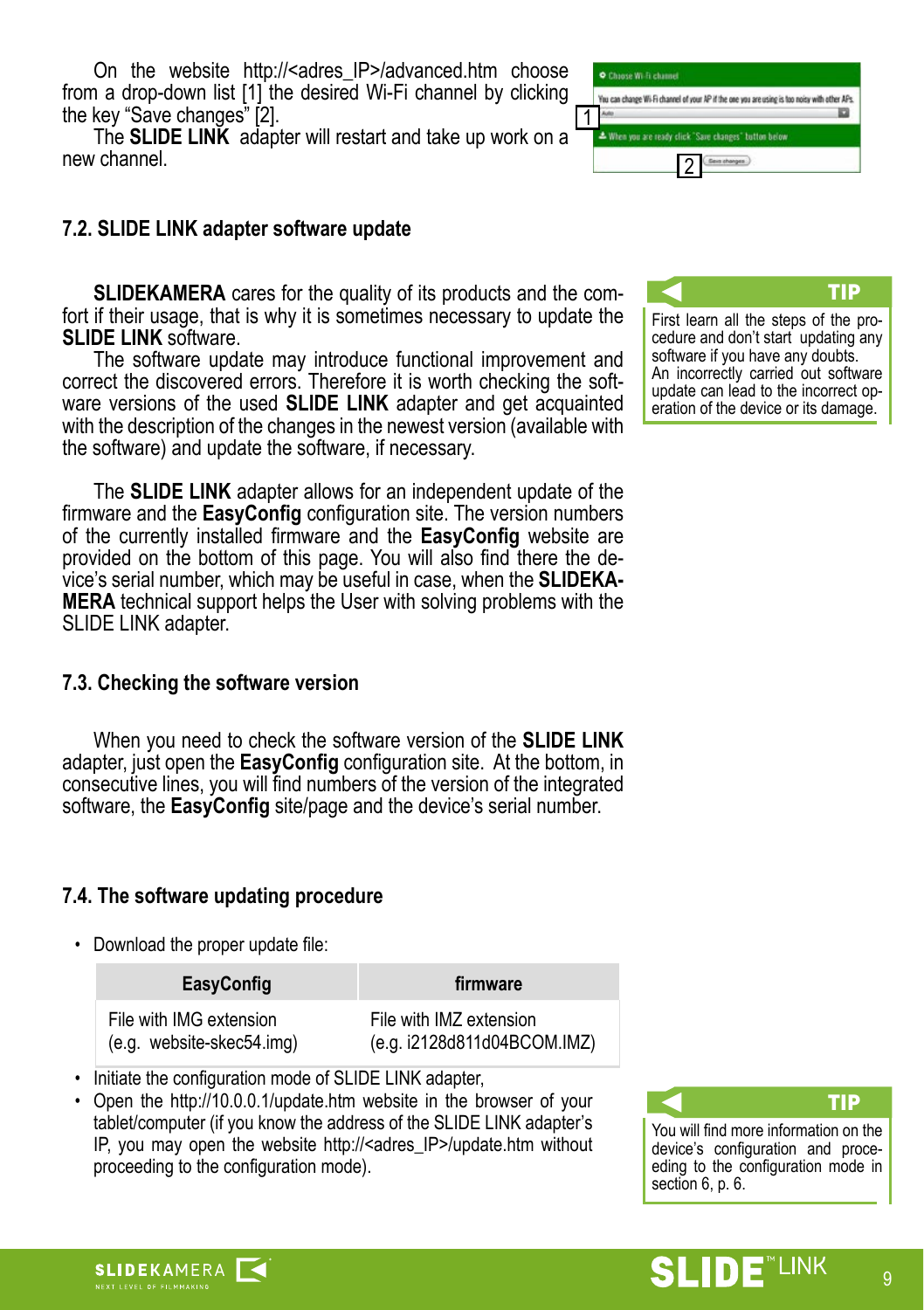<span id="page-9-0"></span>

|                    | >>> Files Upload                                                                                        |
|--------------------|---------------------------------------------------------------------------------------------------------|
|                    | iChip Web Server Status Message: I/OK                                                                   |
| Website to upload  |                                                                                                         |
| <b>Glassick</b>    | Wybietz plk) Brak zaznaczonych placer                                                                   |
| rpf file to upload |                                                                                                         |
| <b>Schman</b>      | (Wybierz plk.) Brak zaznaczonych plków                                                                  |
|                    | Modem Table upload                                                                                      |
| <b>Statt</b>       | Wybierz plk. ) Brak zaznaczonych plkow                                                                  |
|                    | Firmware imz file to upload                                                                             |
|                    | Warning: After starting the upload do not stop the process<br>until seeing the 'upload complete' screen |
| $-1$               | Wybierz plk: Brak zaznaczonych place                                                                    |

Click on the "Choose file" key in the proper box:

| EasyConfig                      | firmware                                     |
|---------------------------------|----------------------------------------------|
| Use box "Website to upload" [1] | Use box "Firmware imz file to<br>upload" [2] |

- Indicate a correct update file
- Click on "Open", then "Submit" in proper box
- The update will commence
- Wait until the software updates and the adapter restart.

# **8. Troubleshooting**

#### **The SLIDE LINK adapter is not operating and none of the LEDS are not flashing (including POWER)**

If the POWER LED or any other LED on the **SLIDE LINK** module is not flashing – the device is not powered.

Perform the following steps in order to eliminate errors:

- Check if the **SLIDE LINK** adapter is connected to the **SLIDEKAMERA** device, which is powered,
- Check if the supply cable is not damaged,
- Try using another Ethernet cable.

If despite of these steps the device is not working, the very **SLIDE LINK** adapter may be damaged. You need to contact the **SIDEKAMERA's** technical support.

# **There's no connection with SLIDE LINK, SERVICE LED is flashing.**

The **SLIDE LINK** adapter is in service mode, where normal operation is not possible. It is necessary to switch it to operation mode. To solve this problem you need to perform another configuration of SLIDE LINK adapter.

You will find a detailed description of the device's configuration in section 7, p. 6.

#### **The Slideye PRO application does not detect the devices connected to the SLIDE LINK adapter.**

Immediately after clicking the "DETECT DEVICES" key in the **Slideye PRO** application both TX and RX LEDS by the HET-BUS socket (to which the cable, linking the **SLIDE LINK** adapter with the **SLIDEKAMERA** devices is connected) should blink simultaneously for a while. If not, a problem has occurred.

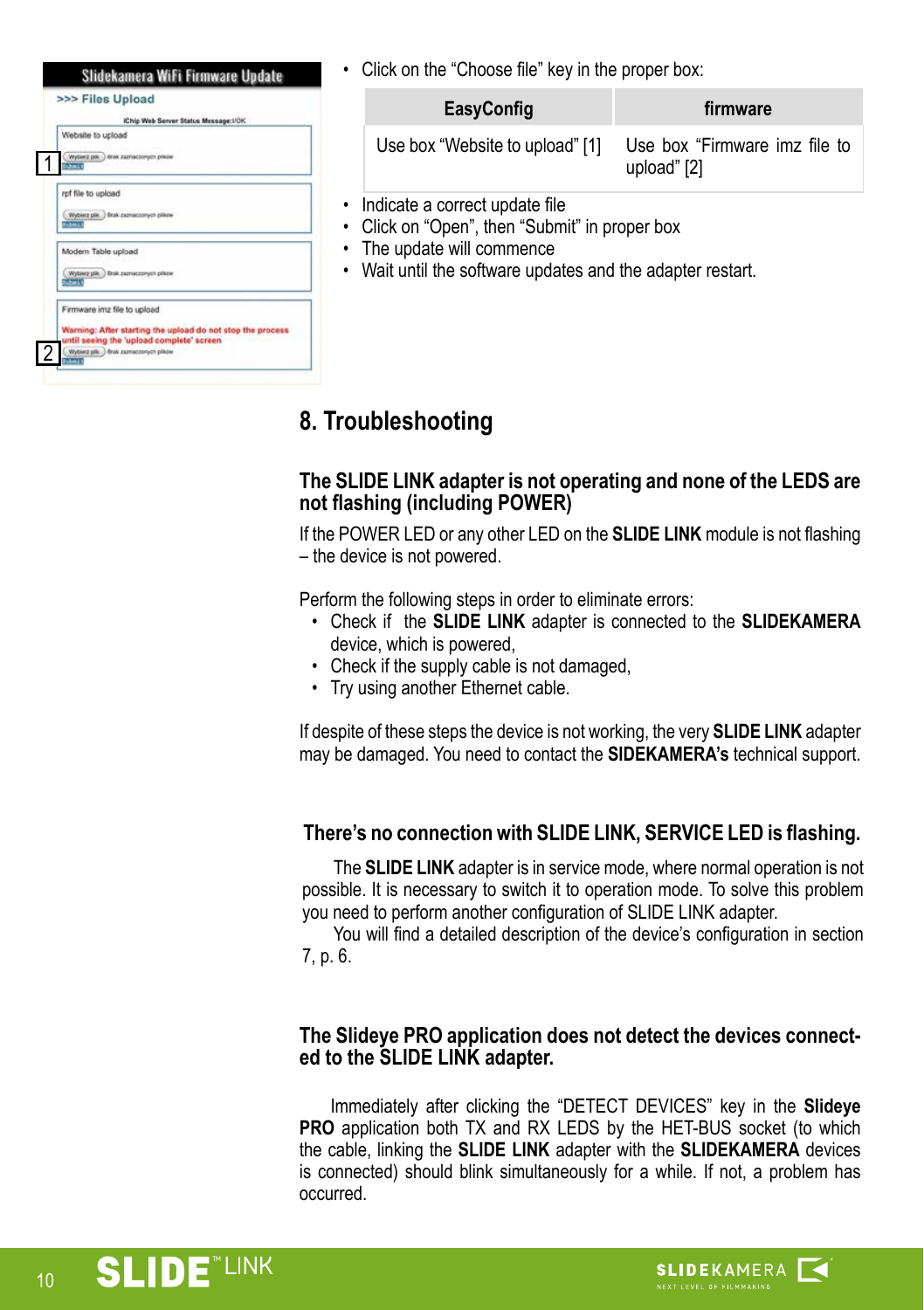It needs to be noted which of the LEDS is not flashing:

- If none (TX and RX), it might mean that the tablet with the **Slideye PRO** application is connected to a different Wi-Fi network than the **SLIDE LINK** adapter. Check the problem and connect the tablet to the same network as the **SLIDE LINK** adapter, if necessary.
- $\cdot$  If the RX LED is not flashing and the TX is blinking, it means that the device, connected to the **SLIDE LINK** adapter is in the process of answering the questions, sent by the **Slideye PRO** control application. In this case end operation of **Slideye PRO** application, re-connect with the same Wi-Fi network, in which the adapter is working and restart the application. Then re-attempt detection of devices, clicking on "DETECT DEVICES" key on its main screen.

# TIP You can check the name of the

network to which the tablet is connected in the tablet's settings or in the Slideye PRO application, on the main screen. The name of the Wi- Fi network, to which the tablet is connected, is displayed there.

# **A momentary lack of movement fluidity/motion fluidity**

If moments occur when the fluidity of movement is upset, it means that the wireless transmission was disrupted.

A wireless transmission, as opposed to wired transmission, is subject to disruptions by other devices, working in the same range of frequency, like e.g. other wireless networks, devices, which use Bluetooth and others, operating in 2,4GHz frequency.

In order to eliminate the problem you need to try one of the following ways:

- Move away the tablet from the **SLIDE LINK** adapters for a distance not smaller than 0.5 m.
- Check, if the Wi-Fi network in which the **SLIDE LINK** adapters are working, is not disrupted by other networks, working in the same or close channel; if necessary, change the SLIDE LINK adapter's channel in the AP mode. A detailed description of the advanced configuration can be found in section 8, p. 8

The wireless transmission (which is quite natural) is subject to disruptions from transmitters of strange devices, working in the same frequency. Such disruptions may have a negative influence on its stability and result in momentary losses of motion fluidity of the **SLIDEKAMERA** system.

In cases where the risk of losing the motion fluidity is unacceptable you need to consider using a wired connection.

TIP In case of tablets with Android system it is possible to use a wired adapter to connect the **Slideye PRO** application with the **SLIDEKAMERA** devices.